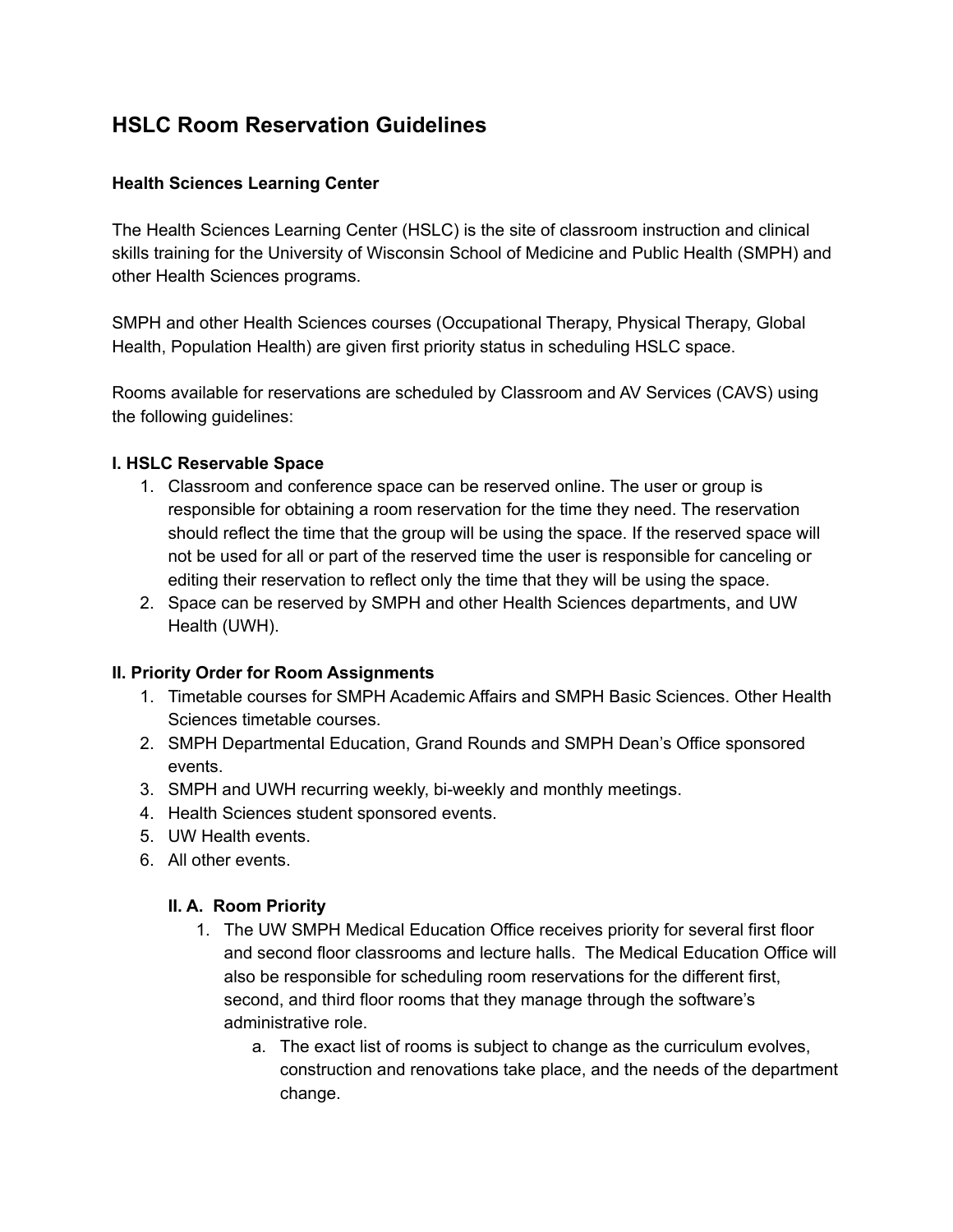- 2. The UW SMPH Physician Assistant Program receives priority in 1203, 1309 and 1345.
- 3. The Clinical Assessment Center administrative group is responsible for scheduling the Assessment Center Exam and Conference rooms.
- 4. The Distance Education rooms (1225, 1229, 1244, 1248) are scheduled with priority for events requiring video, web, or audio conferencing capabilities in the priority order listed above in II.a; 1-6.
- 5. The Ebling Library training events and SMPH Courses will have priority in Conference Room 3330.

## **II. B. Additional Priority Parameters**

- 1. If an unavoidable conflict occurs, SMPH has bumping rights over all other events as long as there is adequate space to accommodate any adjustments.
	- a. Requests to move another group must be provided at least 10 business days in advance, and changes are not guaranteed.
- 2. All courses (timetable and non-timetable) will be scheduled by a designated representative from each health sciences school. Departments are responsible for designating a representative and communicating that information to Room Reservations staff to arrange necessary access.
- 3. Each semester's calendar will open to those priority groups identified above (II 1-3), months in advance of general access in order to allow for additional priority that these events get scheduled first.
- 4. It is the user's responsibility to communicate with CAVS regarding any special support requirements.

## **III. Exceptions to the Priority Order exists for HSLC Rooms:**

- 1. Room Users not affiliated with the SMPH wishing to use the Health Sciences Learning Center space are required to have a health sciences department sponsor and the event must be consistent with the mission of the university.
- 2. CAVS will do their best to accommodate any Emergency Operations Committee related displacement of the SON from Cooper Hall.
- 3. Room assignments are subject to change by Room Reservations staff and Classroom and AV Services to accommodate priority order conflicts.

## **IV. Reservation Criteria**

- 1. Reservations are made on a first-come, first-served basis with influence from the prioritization listed above.
- 2. Room reservation system users are responsible for canceling or editing any reservations they have submitted that need altering in order to maintain an accurate schedule.
	- a. Cancel all reservations if no longer intending to occupy the reserved space.
	- b. Edit existing reservations to reflect accurate times of occupancy, number of attendees, intended usage/event type, etc.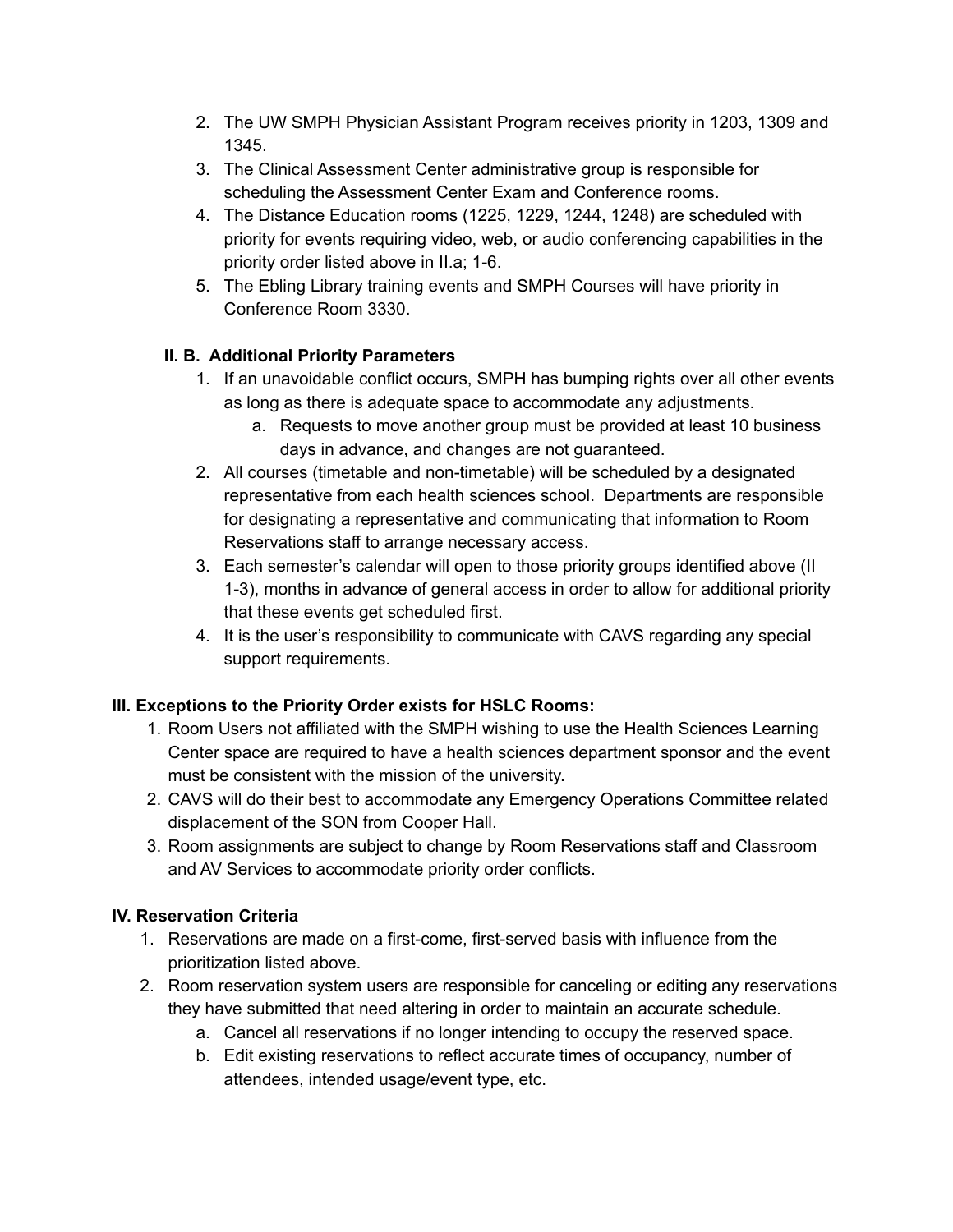- 3. Users are expected to clean up after their event and return the room to its proper state. CAVS reserves the right to charge users for not complying to guidelines.
- 4. Space is released for reservations according to the below schedule. Exact dates subject to change per CAVS schedule. The most up to date schedule will be displayed within the user's online reservation account.

| <b>Semester</b> | <b>Access Timetable</b><br><b>Coordinators</b> | <b>Access Grand Rounds &amp;</b><br><b>Recurring Meetings</b> |
|-----------------|------------------------------------------------|---------------------------------------------------------------|
| Sept 1 - Dec 31 | January                                        | February                                                      |
| Jan 1 - May 31  | May                                            | June                                                          |
| June 1 - Aug 31 | October                                        | November                                                      |

#### **V. Room Reservations and Classroom & AV Services**

- 1. CAVS is responsible for utilization of shared classroom and conference room space including technology. Staff are available for assistance and training by contacting the CAVS Support Desk in 1240 HSLC, 261-1934 or [classroom@hslc.wisc.edu](mailto:classroom@hslc.wisc.edu).
	- a. CAVS is open with staff available for assistance Monday-Friday, 7am-5pm.
	- b. If utilizing a space with unfamiliar technology outside of staffed hours training is recommended. Please contact the CAVS group regarding training.
- 2. The Room Reservations group is responsible for managing the enterprise management system (EMS) utilized for general SMPH space management. Please visit the [Room](https://it.med.wisc.edu/services/room-reservations_smph/) [Reservations](https://it.med.wisc.edu/services/room-reservations_smph/) website for additional information or contact them at [reservations@hslc.wisc.edu](mailto:reservations@hslc.wisc.edu).

## **VI. Space Utilization & Management**

- 1. It is the responsibility of the user or group hosting to move furniture and set-up their own events. Users may not drag the tables, chairs, or other furniture across the floor. There are chair and table dollies available for moving furniture that can be requested from CAVS, or the SMPH Facilities Group. Neither CAVS nor the Facilities Group have staff available to assist with the set-up or tear-down of events.
- 2. Signage for events may be displayed using announcement signs and easels. Taping or adhering items to doors or walls is prohibited. Balloons are not allowed in the HSLC for any type of events.
- 3. All groups and events are expected to review and follow the **HSLC [Vendor](https://www.med.wisc.edu/our-campus/hslc/vendor-policy/) Policy.**

## **VII. Permits for Food and Alcohol**

- 1. A permit is required for the sale of food for fundraisers and other events in the HSLC. Information detailing requirements for the sale of food and beverages is available through the [University](https://ehs.wisc.edu/campus-health-safety/food-safety-licensing/) Health Services website. Registered Student Organization Resources & Policy Guide regarding **Food [Policies](https://guide.cfli.wisc.edu/policies/#food-policies)**.
	- a. Homemade food, such as bake sales, is not permitted.Please visit the [Room](https://it.med.wisc.edu/room-reservations/) [Reservation](https://it.med.wisc.edu/room-reservations/) Website for additional food and catering information.